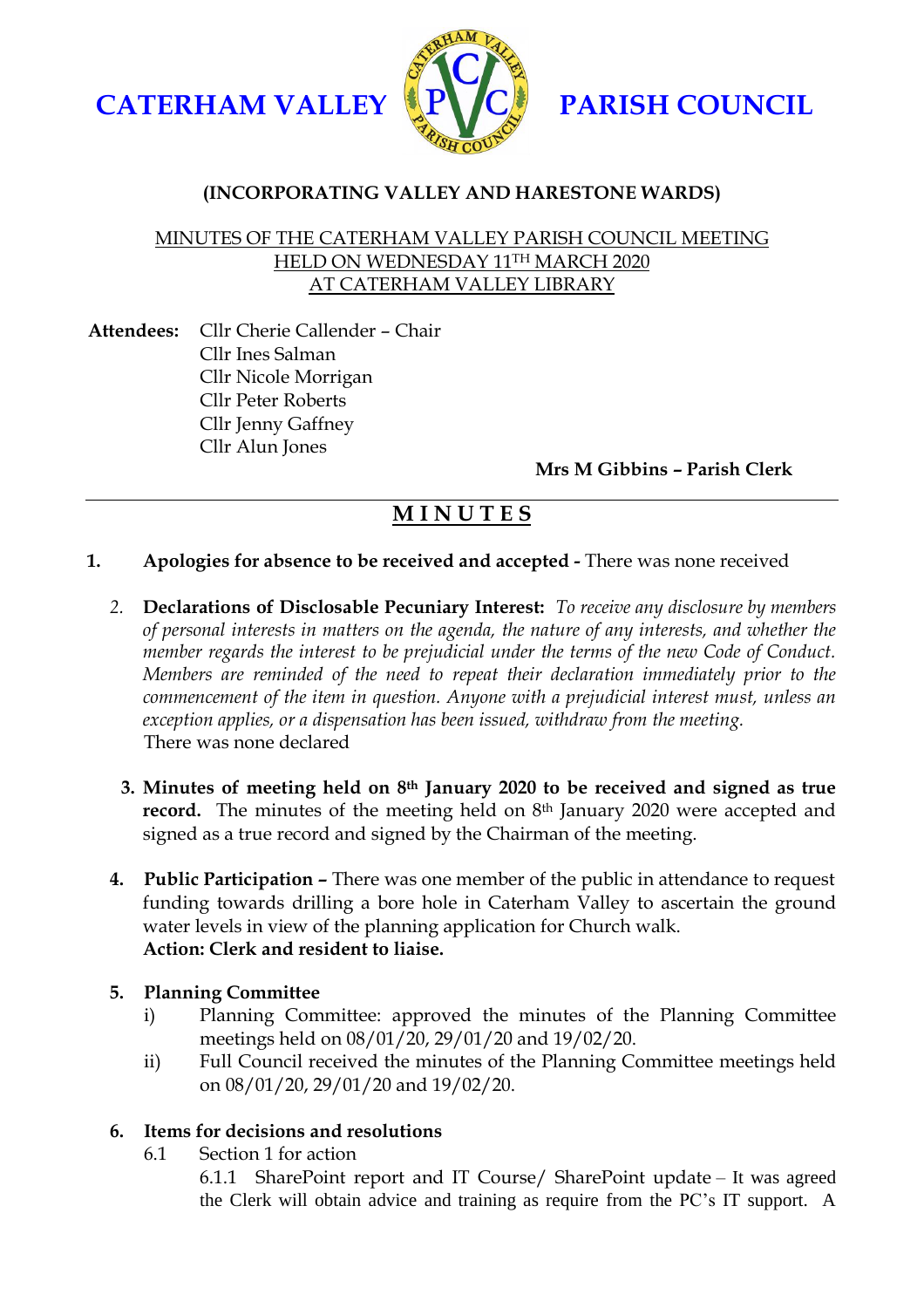training manual for accessing Sharepoint will also be requested for the aid of Councillors.

# **Action: Clerk**

- 6.1.2 Annual Parish Meeting 29th April commencing at 7pm for 7:30pm in Caterham Valley Library. **Post meeting this has been postponed due to coronavirus.**
- 6.1.3 May Council meeting due to the elections this will now be held on Wednesday 27th May – Full Council 6:30 followed by Planning Committee 7:30. **Post meeting the elections have been postponed to May 2021 and hence the date of Wednesday 13th May can be reinstated**
- 6.1.4 Public meeting with police in attendance  $-12<sup>th</sup>$  March 2020 It was agreed Cllr Nicole Morrigan will chair the meeting as she is not standing for re-election in the forthcoming elections.
- 6.1.5 Surrey Climate Action Day  $9<sup>th</sup>$  July 2020 the Clerk will resend the invitation.

# **Action: Clerk**

6.1.6 Christmas lights – It was resolved to remain with Aylesford Electrical for 2020 and 2021 with a request for additional lighting in the trees at no additional cost.

# **Action: Clerk**

6.1.7 Christmas Market – The Clerk confirmed the date for the market and lights switch on to be Saturday 28th November. The stalls have been booked and Cllr Roberts will liaise with TFL regarding the termination site of the buses.

# **Action: Cllr Roberts/Clerk**

- 6.1.8 Picnic in the Park The Clerk confirmed the date for the Picnic as Sunday 21/06/2020. A children's character from Chessington will be requested, tug of war, Fluffy Fun, craft table and ice cream van will be booked. **Post meeting the Caterham Festival, of which the Picnic in the Park is part of, was postponed and this means the Picnic will not go ahead.**
- 6.1.9 Memorial bench at Caterham valley Station A resident had requested that a memorial plaque be put on the Caterham Valley Parish Council bench in memory of a local homeless man who had died. The Councillors agreed however will not fund the plaque but must agree the wording. **Action: Clerk**

# 6.1.10 Street Cleaning – The Council resolved to employ an individual for 5 half-days a week. Cllr Morrigan will draft a job description detailing pay, pension and holidays; Cllr Morrigan will also draft a staff handbook. The Clerk will liaise with Jim Lewthwaite at TDC for provision of H & S training, equipment and uniform. **Action: Cllr Morrigan/Clerk**

6.1.11 Grass cutting/Verges – the licence for wild flower sowing has been applied for. It was agreed Caterham Valley Parish Council will work in conjunction with Caterham on the Hill PC regarding the grass cutting. **Action: Clerk**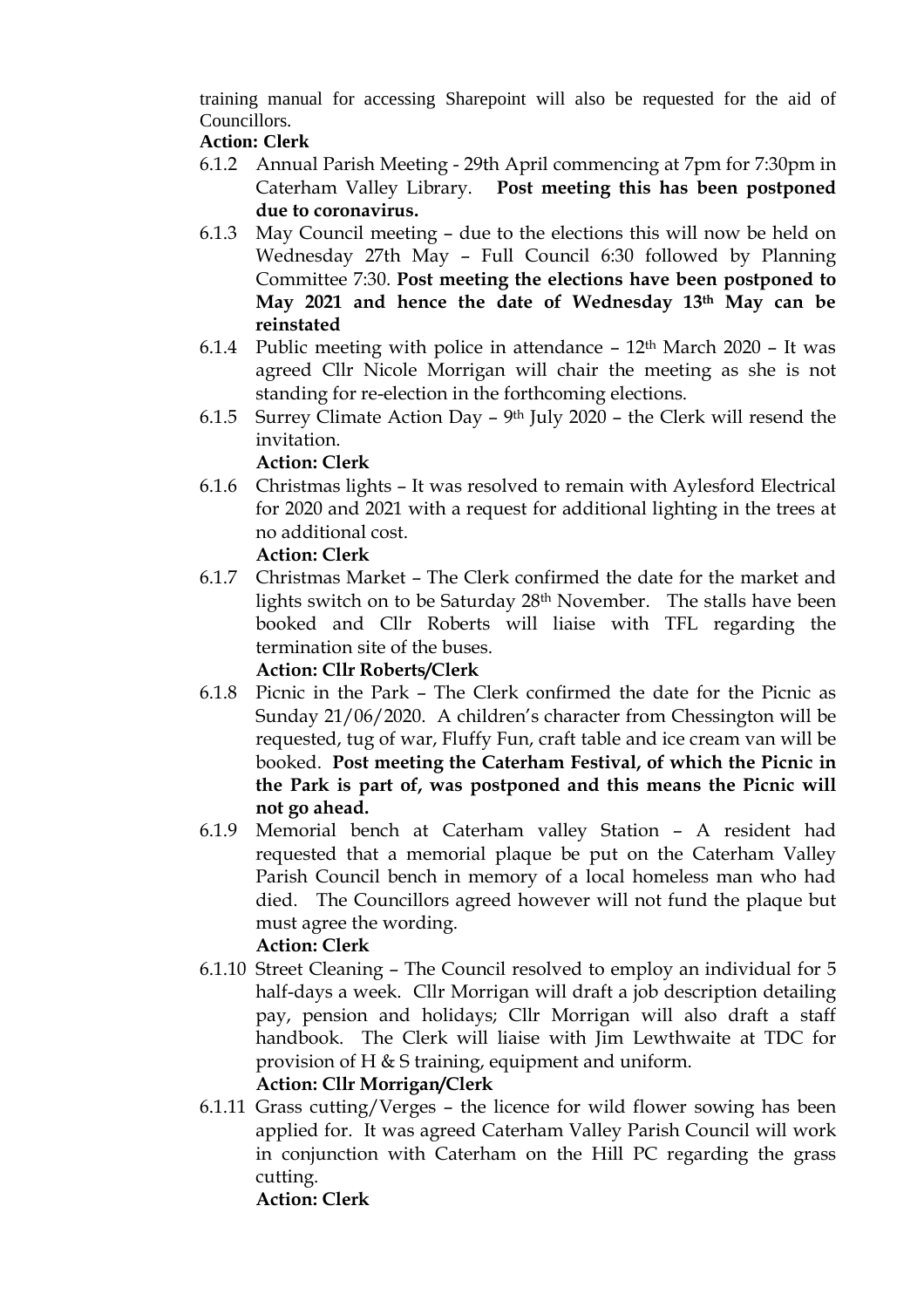- 6.1.11 Roundabout Planting and Landscaping. The landscaping design presented was not approved. Cllrs Salman and Jones will provide photos of their preferred designs. **Action: Cllrs Salman/Jones/Clerk**
- 6.1.12 Neighbourhood Plan The Public Examination of the Caterham, Chaldon and Whyteleafe Neighbourhood Plan (CCWNP) took place in Soper Hall on Tuesday 11th March 2020. The Examiner had listed four topics to clarify – the Strategic Environmental Assessment (SEA), the listed Housing figures, whether a number of the Green Spaces listed in the Plan should be classified as such, and finally the legal status of the CCWNP.

The Examiner had invited various parties who had expressed concerns about the topics on the agenda. Members of the public also attended. The CCWNP team responded to the concerns raised by those invited and further discussions are to take place to respond to queries raised. The Examiner is expected to provide his report to the CCWNP Steering Group in the next few weeks. The CCWNP is expected to go to public referendum later this year. If passed at referendum, it becomes a statutory planning document. The Plan is now classified as an Emerging Neighbourhood Plan and the policies can be referred to when the Parish Council is reviewing planning applications.

## **7. Finance**

- 7.1 Payment of Accounts the schedule of payments, which had been previously circulated was approved for payment.
- 7.2 Review of Expenditure the councillors reviewed the expenditure which had been previously circulated.
- **8. Correspondence** circulated when received

#### **Meeting closed at 2025 and the public left**

#### **Dates for information**

| <b>Council Meetings</b>   | <b>Planning Committee meetings</b> |
|---------------------------|------------------------------------|
|                           | 1st April 2020                     |
|                           | 22nd April 2020                    |
| ? 13th May 2020           | ? 13th May 2020                    |
| ? 27th May 2020 - 6:30pm  | ? 27th May 2020                    |
|                           | 3rd June 2020                      |
|                           | 24 <sup>th</sup> June 2020         |
| 8 <sup>th</sup> July 2020 | 15 <sup>th</sup> July 2020         |
|                           | 5 <sup>th</sup> August 2020        |
|                           | 26th August 2020                   |
| 9th September 2020        | 16th September 2020                |
|                           | 7 <sup>th</sup> October 2020       |
|                           | 28 <sup>th</sup> October 2020      |